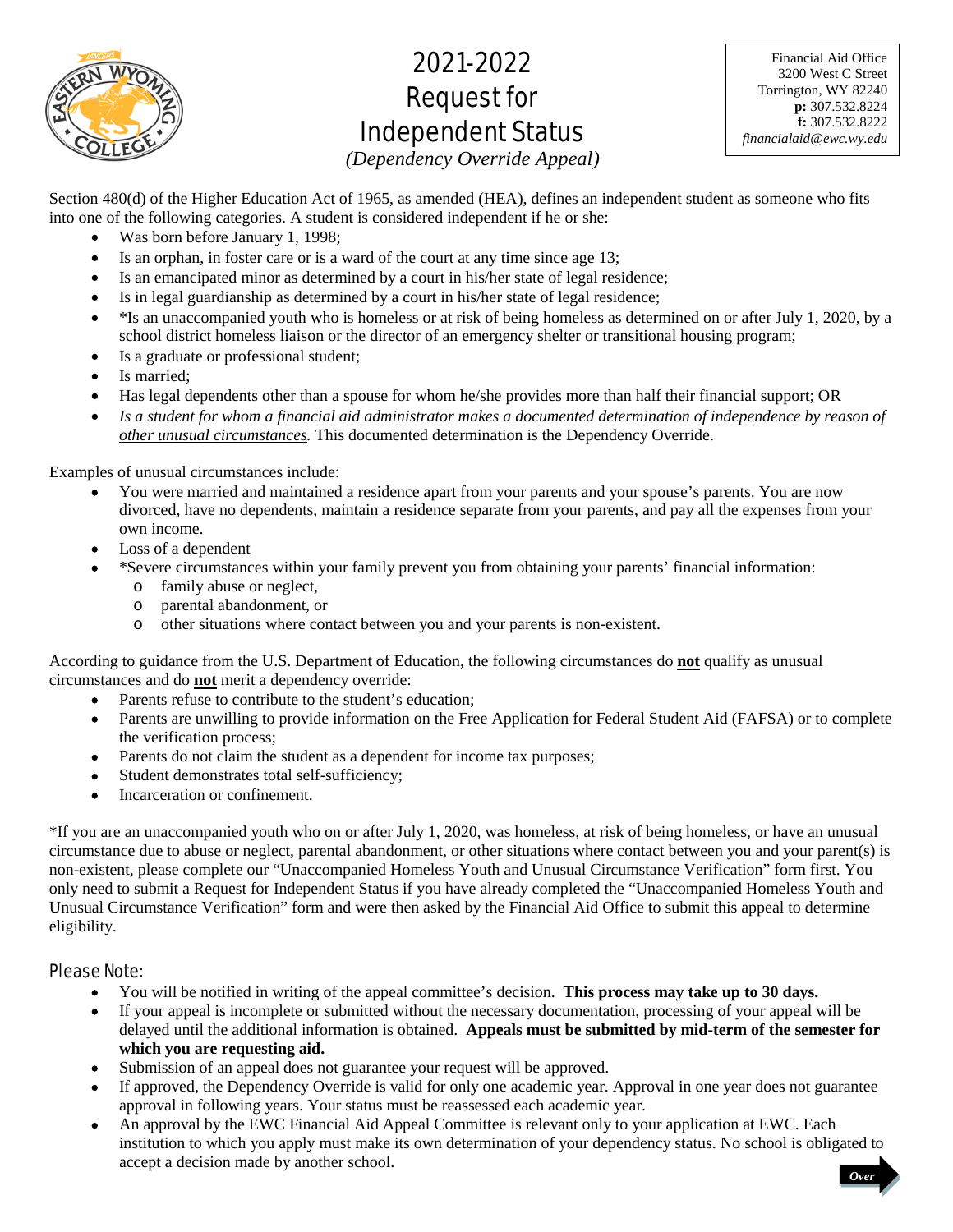# REQUIRED DOCUMENTATION

In addition to completing this form and providing all situation-specific supporting documentation (listed in Section B: Reason for Submitting Appeal), ALL APPEALS MUST INCLUDE the following documentation:

- **Signed** copy of your **2019** Federal Income Tax Return and W-2 forms if selected for verification or otherwise requested by the Financial Aid Office. If you were not employed, include an explanation of how your living expenses were covered in your statement (Section D). You may also need to provide an official IRS Tax Transcript or Verification of Nonfiling Letter.
- □ Documentation of your current year income to date from all income sources.
- $\Box$  A copy of your current lease agreement, mortgage statement or rent receipt. If you do not have a lease or mortgage in your name, include an explanation of your current living situation in your statement (Section D).
- $\Box$  Court or other official documentation of your status (e.g., guardianship, HHS documentation).
- $\Box$  A signed statement from your guardian (if applicable) detailing your circumstances.
- **MUST INCLUDE:** A signed statement from a third party who is knowledgeable of your family situation and can verify the reason you are unable to provide your parents' information. This third party should be someone unrelated to you. The statement should be on **letterhead and should list the person's relationship to you and a contact number.** Appropriate third-party statements are from clergy, school counselors, teachers, or similar professionals.

# A: STUDENT INFORMATION

| Last Name                                  | First Name | M.I. | EWC Student ID Number                   | Social Security Number <i>(last four digits)</i> |  |
|--------------------------------------------|------------|------|-----------------------------------------|--------------------------------------------------|--|
| Mailing Address (include apartment number) |            |      | E-mail Address                          |                                                  |  |
| City, ST, Zip                              |            |      | Phone Number <i>(include area code)</i> |                                                  |  |

# B: REASON FOR SUBMITTING APPEAL

 **A.** You were married and maintained a residence apart from your parents and your spouse's parents. You are now divorced, have no dependents, maintain a residence separate from your parents, and pay all the expenses from your own income.

#### **In addition to the above required documentation, you must submit:**

- o Proof of divorce.<br>  $\circ$  Copies of utility of
- Copies of utility or other bills in your own name.

**B.** Loss of a dependent.

### **In addition to the above required documentation, you must submit:**

o Documentation of loss of dependent.

**C.** Severe circumstances within your family prevent you from obtaining your parents' financial information.

**Please note:** If you are an unaccompanied youth who on or after July 1, 2020, was homeless, at risk of being homeless, or have an unusual circumstance due to abuse or neglect, parental abandonment, or other situations where contact between you and your parent(s) is non-existent, please complete our "Unaccompanied Homeless Youth and Unusual Circumstance Verification" form first. You only need to submit a Request for Independent Status if you have already completed the "Unaccompanied Homeless Youth and Unusual Circumstance Verification" form and were then asked by the Financial Aid Office to submit this appeal to determine eligibility.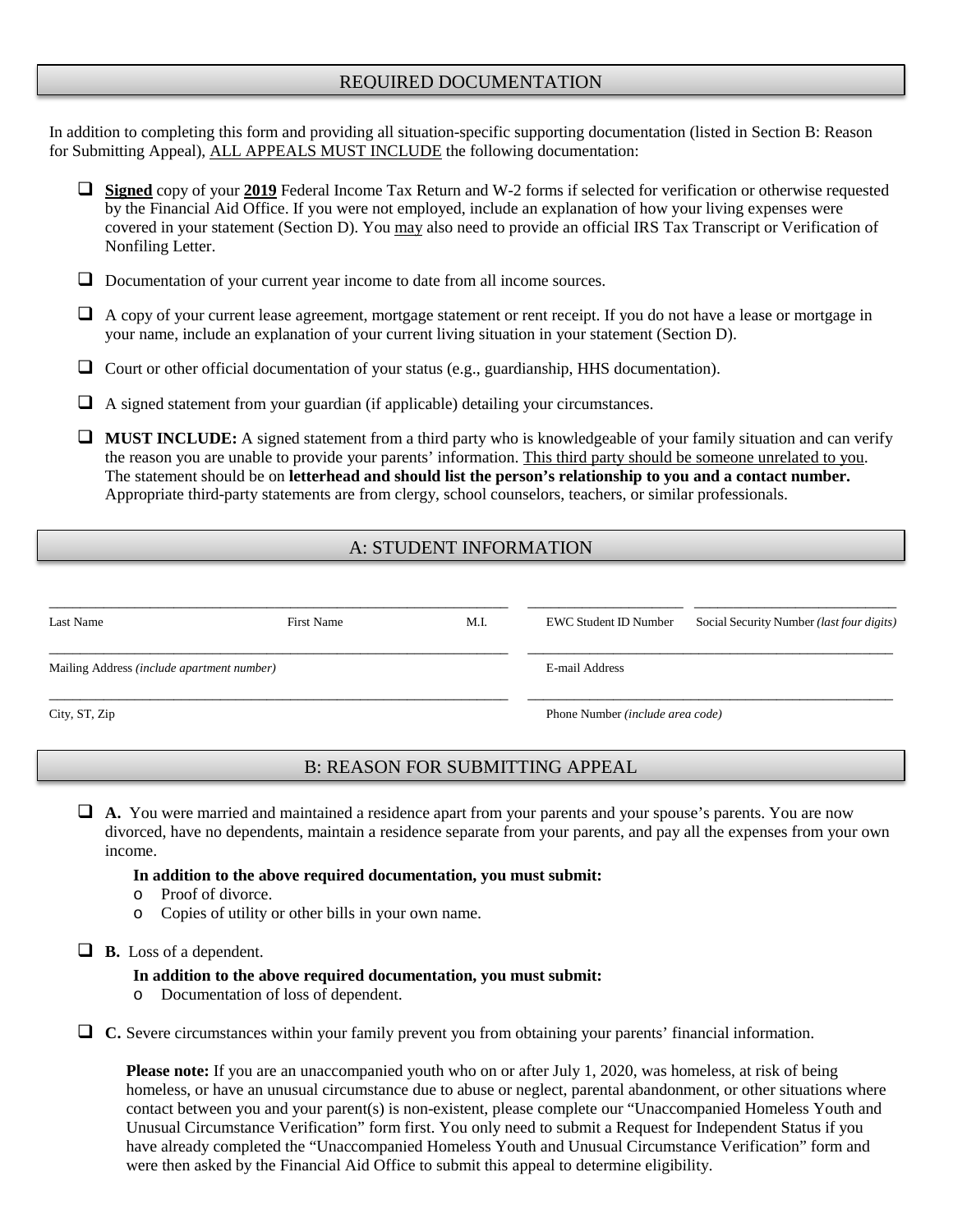# C: EXPLANATION OF SPECIAL CIRCUMSTANCES

| Is the lease or mortgage in your name?                                                                                                                                                                                                                                                                                                                                                                           |            |              |                                                                                                                   |  |
|------------------------------------------------------------------------------------------------------------------------------------------------------------------------------------------------------------------------------------------------------------------------------------------------------------------------------------------------------------------------------------------------------------------|------------|--------------|-------------------------------------------------------------------------------------------------------------------|--|
| $\Box$ Yes<br>(attach a copy of your lease or mortgage)                                                                                                                                                                                                                                                                                                                                                          |            |              |                                                                                                                   |  |
| $\Box$ No<br>mortgage in your name, attach a statement explaining your current living situation)                                                                                                                                                                                                                                                                                                                 |            |              | (attach a copy of your current lease agreement, mortgage statement or rent receipt. If you do not have a lease or |  |
| Parent 1 name                                                                                                                                                                                                                                                                                                                                                                                                    |            |              | Parent 2 name                                                                                                     |  |
|                                                                                                                                                                                                                                                                                                                                                                                                                  |            |              |                                                                                                                   |  |
| City, State, Zip                                                                                                                                                                                                                                                                                                                                                                                                 |            |              | City, State, Zip                                                                                                  |  |
| Do you live with your parent(s) during school breaks?<br>When did you last live with your parent(s)? $\frac{1}{2}$ and $\frac{1}{2}$ and $\frac{1}{2}$ and $\frac{1}{2}$ and $\frac{1}{2}$ and $\frac{1}{2}$ and $\frac{1}{2}$ and $\frac{1}{2}$ and $\frac{1}{2}$ and $\frac{1}{2}$ and $\frac{1}{2}$ and $\frac{1}{2}$ and $\frac{1}{2}$<br>When did your parent(s) last provide any monetary support for you? | $\Box$ Yes | $\Box$ No    |                                                                                                                   |  |
| How often do you have contact with your parent(s)? $\qquad \qquad$                                                                                                                                                                                                                                                                                                                                               |            |              |                                                                                                                   |  |
| Are you covered by your parent(s) medical insurance?                                                                                                                                                                                                                                                                                                                                                             | $\Box$ Yes | $\square$ No |                                                                                                                   |  |
| Are you covered by your parent(s) car insurance?                                                                                                                                                                                                                                                                                                                                                                 | $\Box$ Yes | $\square$ No |                                                                                                                   |  |
| Do you have your own medical and/or car insurance?<br>If yes, attach a copy of your current policies                                                                                                                                                                                                                                                                                                             | $\Box$ Yes | $\Box$ No    |                                                                                                                   |  |
| Do you own your own vehicle?<br>If yes, attach a copy of your title, registration, and loan                                                                                                                                                                                                                                                                                                                      | $\Box$ Yes | $\square$ No |                                                                                                                   |  |
| Are all utilities (electricity, gas, phone) in your name?                                                                                                                                                                                                                                                                                                                                                        | $\Box$ Yes | $\square$ No |                                                                                                                   |  |

Cash support from people other than your parents (includes amounts paid by others for bills in your name).

| Purpose (e.g., cash, rent, books,<br>cell phone bill, car insurance, etc.) | Source of payment | <b>Total amount</b><br>received in 2019 |
|----------------------------------------------------------------------------|-------------------|-----------------------------------------|
|                                                                            |                   |                                         |
|                                                                            |                   |                                         |
|                                                                            |                   |                                         |
|                                                                            |                   |                                         |
|                                                                            |                   |                                         |
|                                                                            |                   |                                         |

In-kind support is support *other than* money (e.g., friends giving you food or allowing you to live with them rent free).

| Source of support | Value of support (please describe) |
|-------------------|------------------------------------|
|                   |                                    |
|                   |                                    |
|                   |                                    |
|                   |                                    |
|                   |                                    |
|                   |                                    |